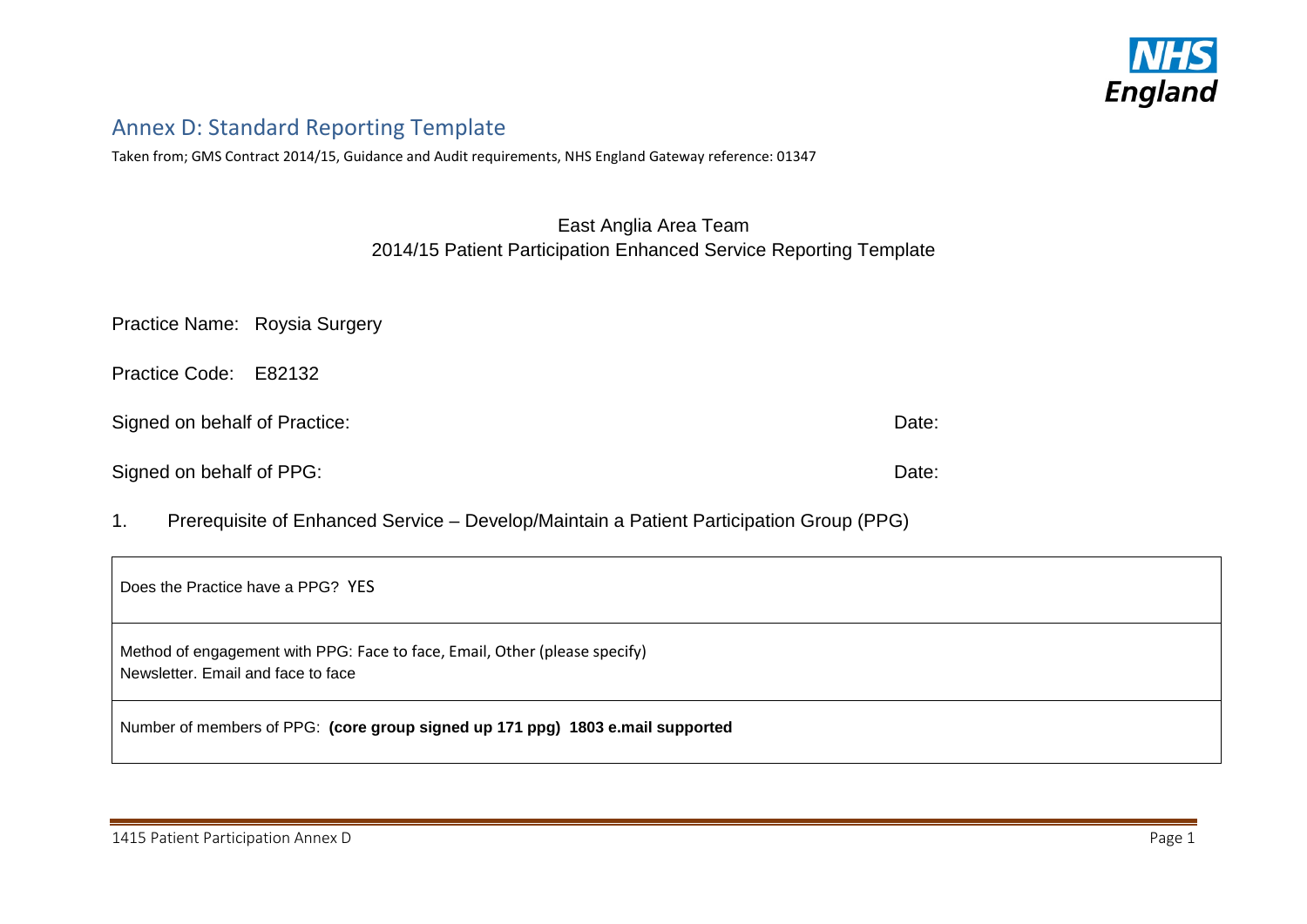

|  |  |  |  |  | Detail the gender mix of practice population and PPG:11889 |
|--|--|--|--|--|------------------------------------------------------------|
|--|--|--|--|--|------------------------------------------------------------|

Detail of age mix of practice population and PPG:

| $\mathsf{o}/$ | Male | Female | $\mathbf{O}$ | <16  | $\rightarrow$<br>7-24<br><u>_</u> | 25-34 | 25.<br>ร.⊿⊿<br>ື | 45-54        | 55-64 | $\sim$ $-$<br>65- <i>11</i><br>◡ | $- -$     |
|---------------|------|--------|--------------|------|-----------------------------------|-------|------------------|--------------|-------|----------------------------------|-----------|
| Practice      | 2935 | 3068   | Practice     | 1191 | 568                               | 668   | 859              | 965          | 683   | 581                              | 488       |
| <b>PPG</b>    | 66   | 105    | <b>DDC</b>   |      |                                   |       |                  | $\sim$<br>∠ວ | 38    | 4 <sup>c</sup>                   | つに<br>ັບປ |

Detail the ethnic background of your practice population and PPG: \*based on virtual email ppg

|            |                |       | White          |       | Mixed/ multiple ethnic groups |              |        |       |  |
|------------|----------------|-------|----------------|-------|-------------------------------|--------------|--------|-------|--|
|            | <b>British</b> | Irish | Gypsy or Irish | Other | White &black                  | White &black | White  | Other |  |
|            |                |       | traveller      | white | Caribbean                     | African      | &Asian | mixed |  |
| Practice   | 2258           | 25    |                | 212   |                               | 10           |        |       |  |
| <b>PPG</b> | 526            | 12    |                | 86    |                               |              |        |       |  |

|            | Asian/Asian British |           |             |         |       |         | Black/African/Caribbean/Black British |              |      |       |
|------------|---------------------|-----------|-------------|---------|-------|---------|---------------------------------------|--------------|------|-------|
|            | Indian              | Pakistani | Bangladeshi | Chinese | Other | African | Caribbean                             | Other        | Arab | Any   |
|            |                     |           |             |         | Asian |         |                                       | <b>Black</b> |      | other |
| Practice   | 40                  |           |             |         | 38    | 18      | 15                                    |              |      |       |
| <b>PPG</b> |                     |           |             |         |       | 18      |                                       |              |      |       |

Describe steps taken to ensure that the PPG is representative of the practice population in terms of gender, age and ethnic background and other members of the practice population:

The Practice population in terms of ethnicity is predominately white British. This is also reflected in the PPG meeting membership population although the online PPG is broad based. The age range representation in the PPG is good (apart from lacking teenagers and younger) but a particular effort is made to try to consider their needs and views via parents /grandparents / concerned adults. Special effort is made to try to get representation from carers of relatives with special health needs in all age groups by asking individuals .

The Practice had posters and an invitation on the TV information screen inviting patients to join the PRG.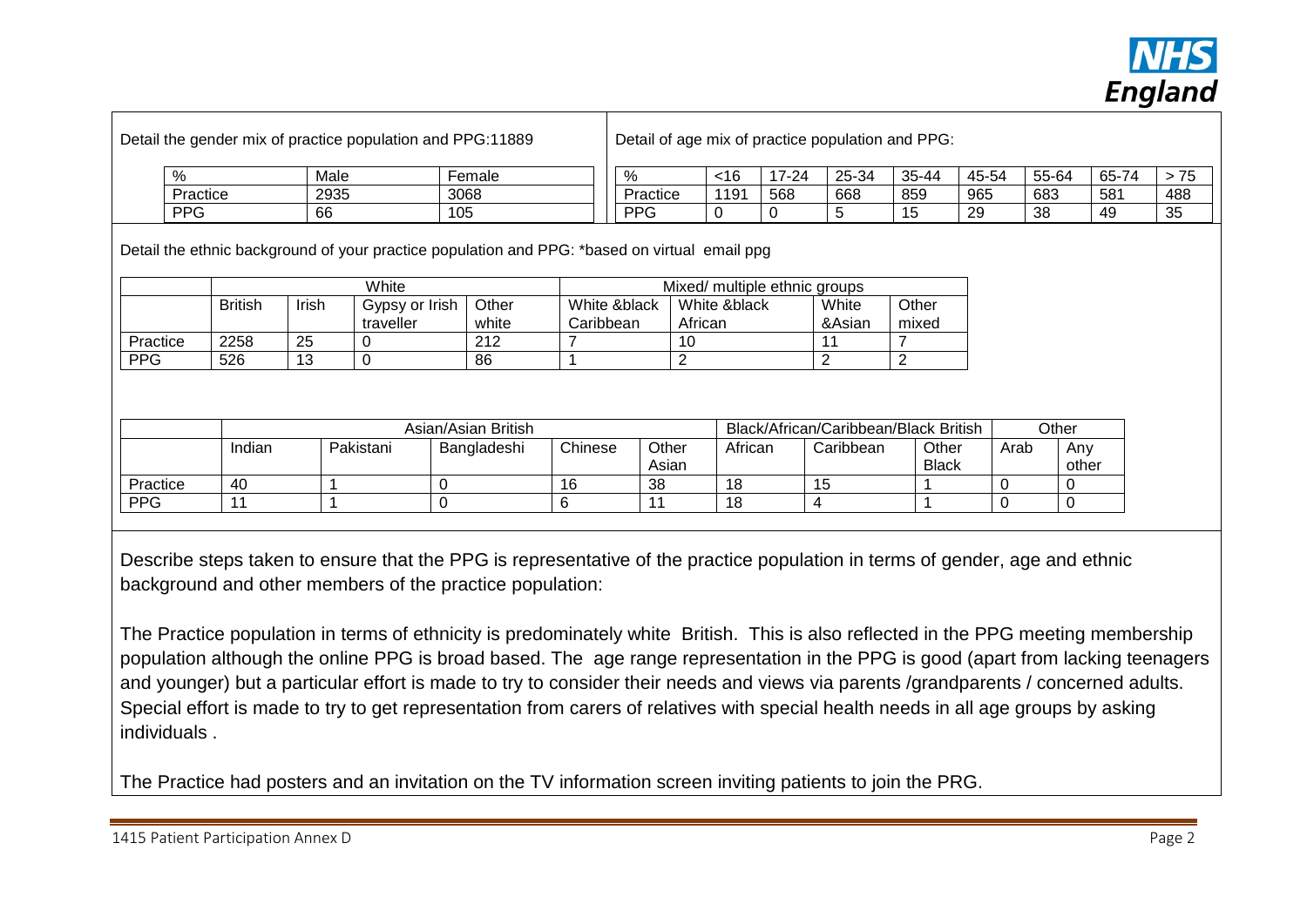

Invitation Forms were available on Reception and they included an invitation to give feedback to the Practice even if they did not wish to join the Group.

Clinical staff were asked to invite patients who they thought may be appropriate and keen to give feedback.

The invitation was also on the Practice website.

It is hard for many people to attend meetings and getting a representative group this way remains extremely difficult. However the concept of patient input and feedback is positive and online support is good.

Are there any specific characteristics of your practice population which means that other groups should be included in the PPG? e.g. a large student population, significant number of jobseekers, large numbers of nursing homes, or a LGBT community? NO

If you have answered yes, please outline measures taken to include those specific groups and whether those measures were successful: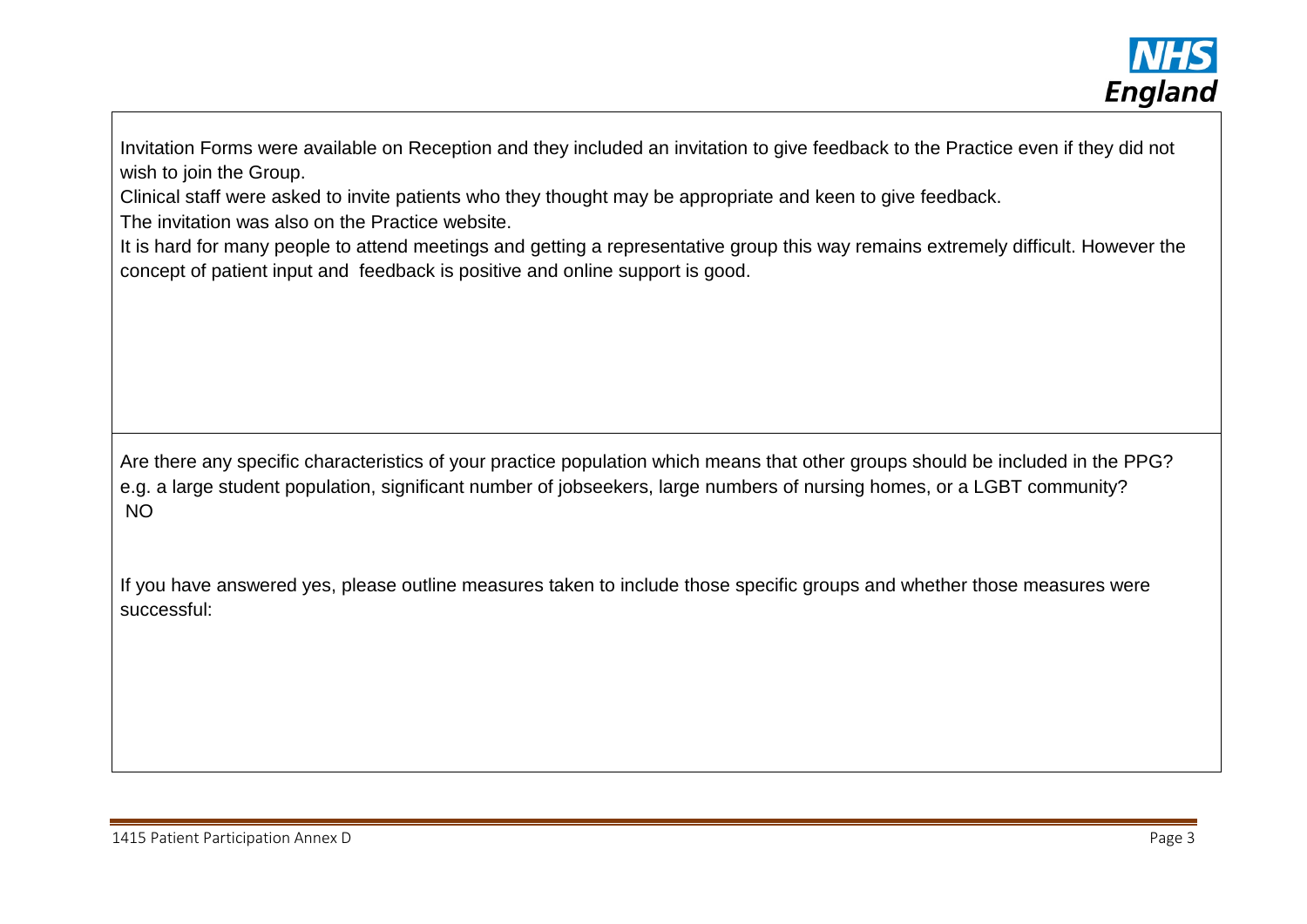

### 2. Review of patient feedback

Outline the sources of feedback that were reviewed during the year:

- 1. National GP Patient Survey (Ipsos Mori)
- 2. Comment feedback from patient survey 2014.
- 3. Patient Participation Group discussion
- 4. Complaints and compliments
- 5.Practice profiles (public health )

The various sources of patient feedback are also reported to the GP Partners on a regular basis.

The PPG reflected that having reviewed feedback

3 themes evolved

- 1. That the surgery had recorded obesity rates 50% higher than the ccg average and over 100% higher than the lcg average. This was a statistic regarding patient profiles shared with the group at a PPG meeting.
- 2. That improving access for routine care in the evening surgeries for patients who were well and working would improve access for those who were not well during the day.
- 3. Communication :

There is often more out in the community than we are aware to help people cope. Centralising an information resource for services in the community that are helpful in supporting wellbeing and health , charitable or otherwise could help patients become more self – sufficient. Posters could be difficult to find what you are looking for.

The practice could do more using the web based group to spread information regarding developments.

How frequently were these reviewed with the PRG?

Our deputy manager liaised with the prg representative at intervals during the year. Newsletters and email updates. Were used 2-3 times a year.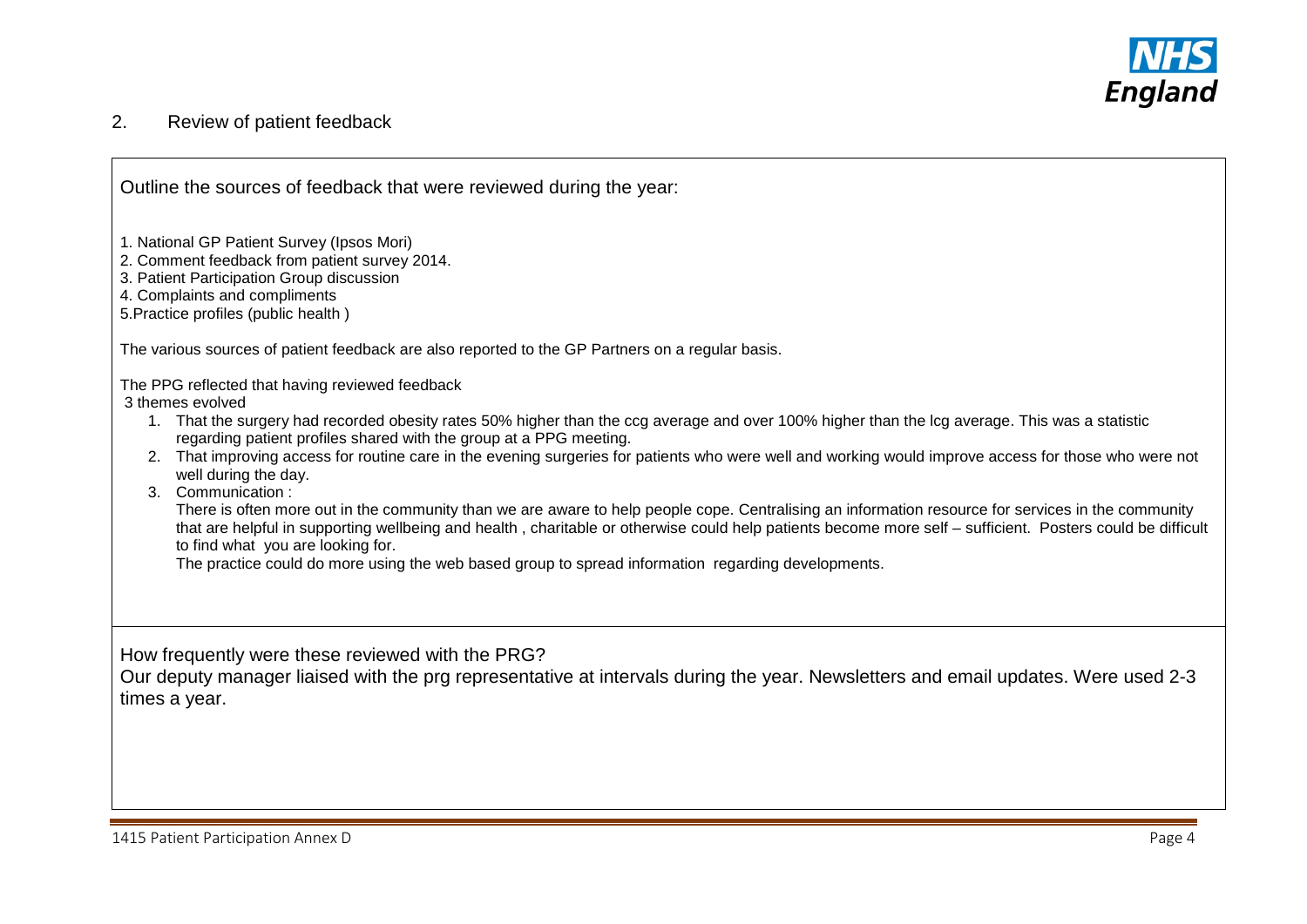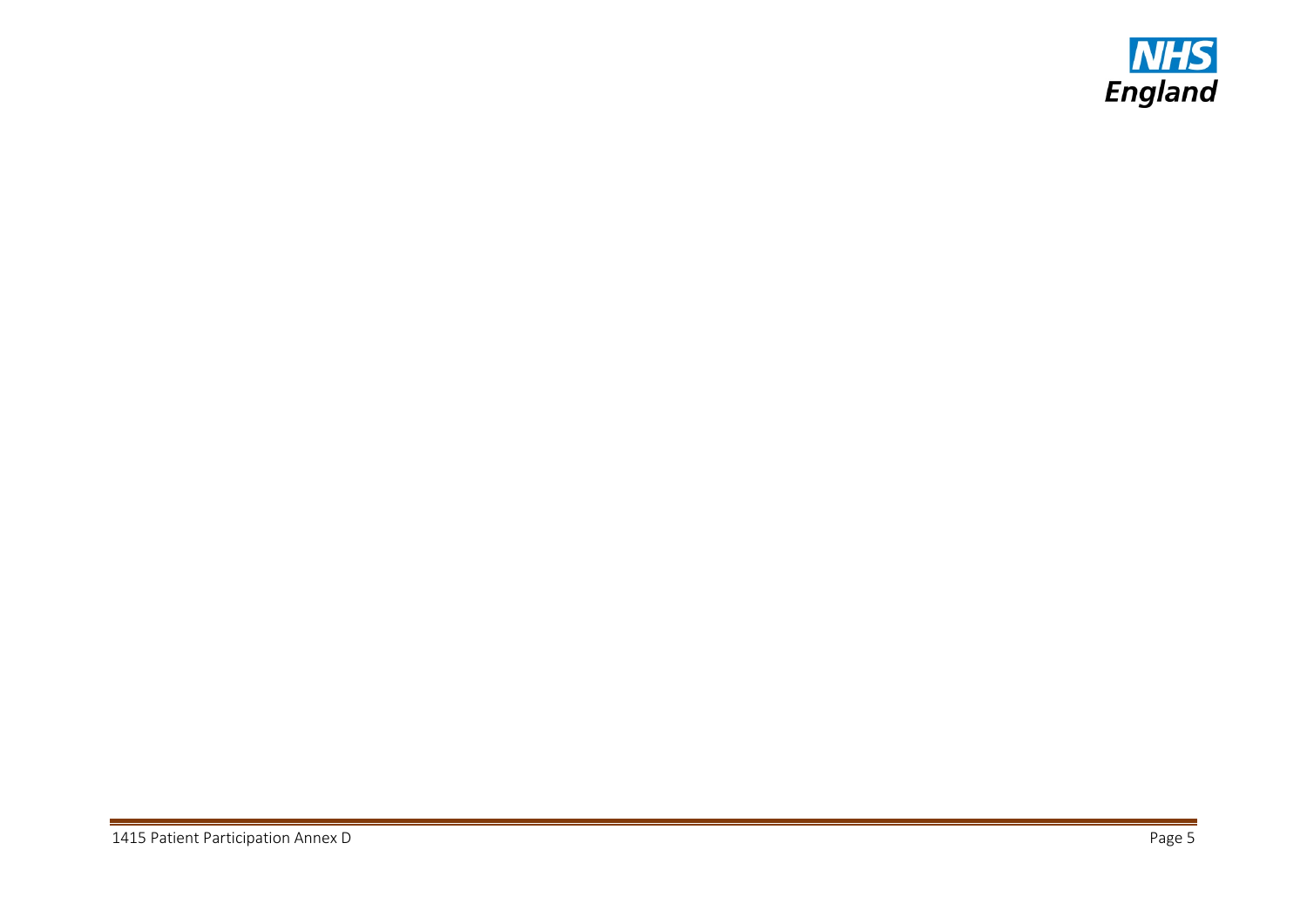

3. Action plan priority areas and implementation

| <b>Priority area 1</b>                                                                                                                                                                                                                                                                                                                                                                                                                                                                                                                                                                                                                                                                                                                                                                                                                                                                                                                                                                                                                                                    |
|---------------------------------------------------------------------------------------------------------------------------------------------------------------------------------------------------------------------------------------------------------------------------------------------------------------------------------------------------------------------------------------------------------------------------------------------------------------------------------------------------------------------------------------------------------------------------------------------------------------------------------------------------------------------------------------------------------------------------------------------------------------------------------------------------------------------------------------------------------------------------------------------------------------------------------------------------------------------------------------------------------------------------------------------------------------------------|
| Description of priority area: practice higher than average levels of obesity.                                                                                                                                                                                                                                                                                                                                                                                                                                                                                                                                                                                                                                                                                                                                                                                                                                                                                                                                                                                             |
| What actions were taken to address the priority?<br>There was a strong engagement by the practice and promotion of the local authorities initiative to allow 3 months free<br>membership of Slimming World or Weightwatchers for those at higher risk<br>Targeted groups received text messaging in the new year alerting them to the benefits of the in house stop smoking services and<br>the weight reduction programmes available that could promote healthier lifestyles.<br>All the PPG received information promoting both this and the stop smoking service (the practice also has a higher than average<br>number of smokers)<br>Later in the year we promoted using our newsletter and patient information boards:<br>initiatives at the sports centre allowing free exercise programs for many of our patients with diabetes, heart disease and obesity.<br>Healthier lifestyles for the over 50s<br>Exercise programs for the unsteady - falls service and personalised programs for those with problems such as stroke, arthritis<br>and other difficulties. |
| Result of actions and impact on patients and carers (including how publicised):                                                                                                                                                                                                                                                                                                                                                                                                                                                                                                                                                                                                                                                                                                                                                                                                                                                                                                                                                                                           |

These enterprises were advertised in the surgery board, newsletter and using our email group.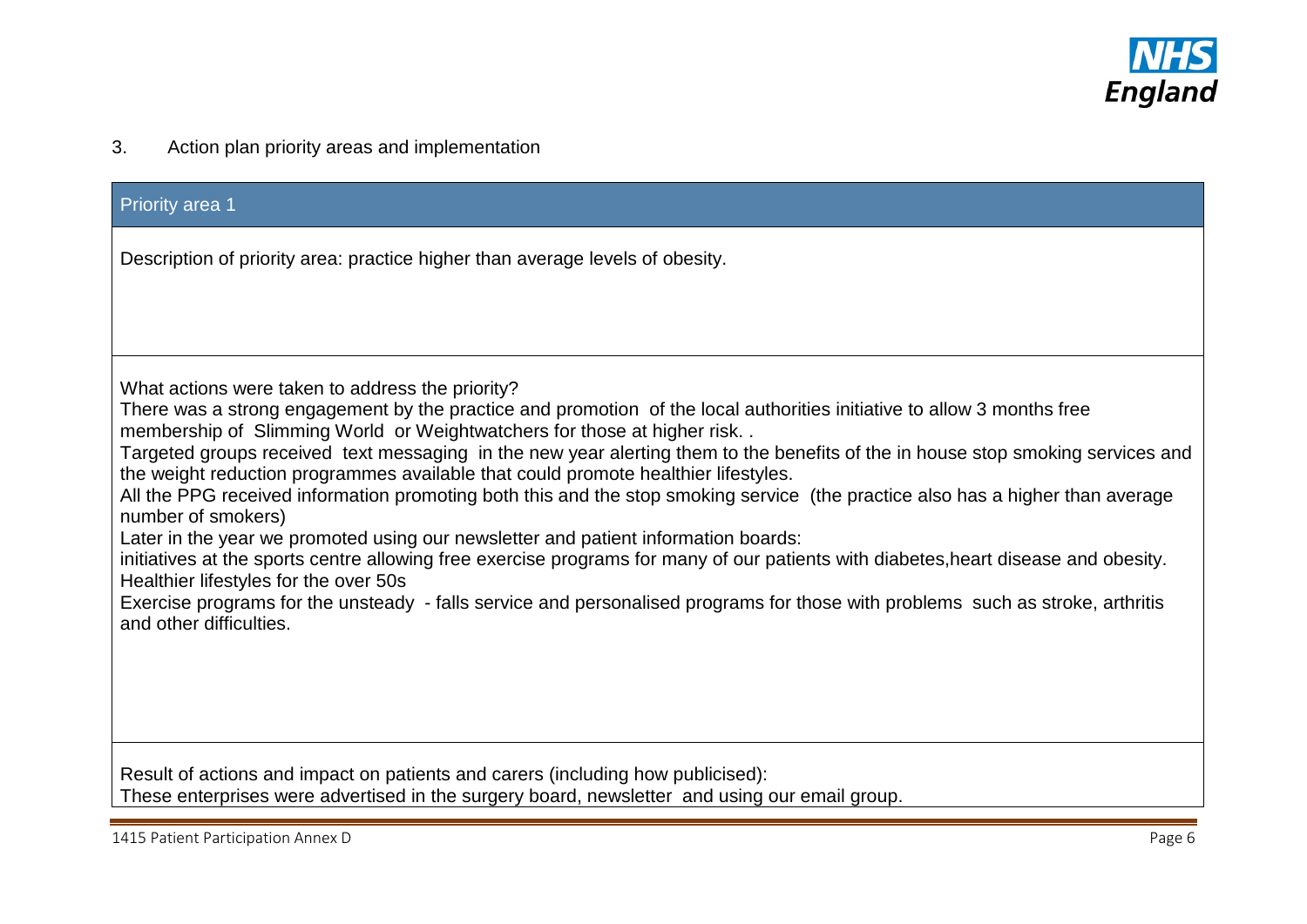

They were promoted by the partners and staff, Targeted groups were made aware of the surgeries availability / access to services to promote healthier lifestyles using IT.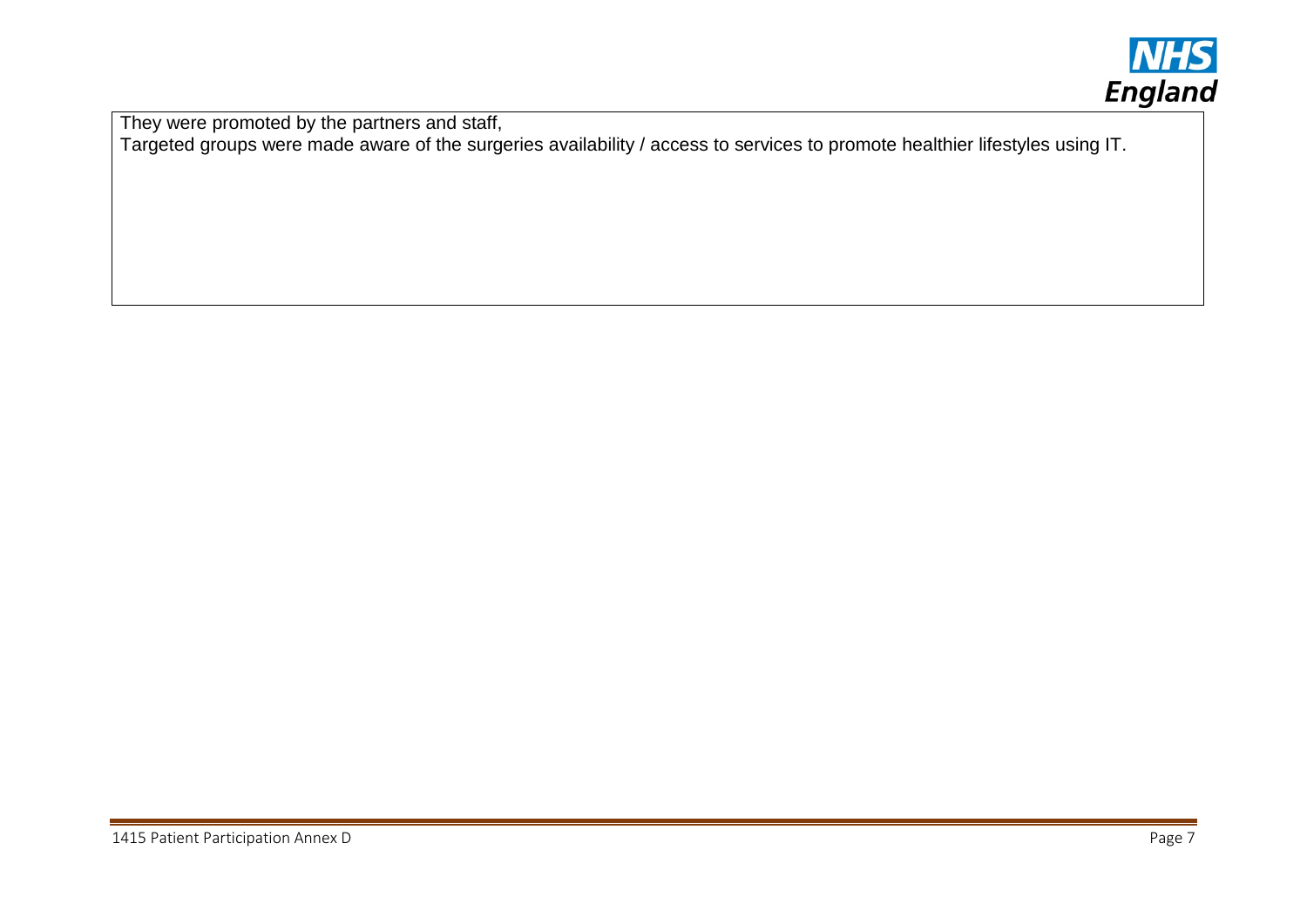

#### Priority area 2

Description of priority area: Access to extended hours for routine monitoring.

What actions were taken to address the priority?

Due to staff changes a new phlebotomist was employed and trained. She has started a service in the evenings on Tuesday. Ino rder for this to be effective the surgery has also had to purchase a centrifuge that allowing blood samples to be stored overnight for collection the next day.

This also allows bloods to be taken in the later afternoon surgeries after the last collection for the labs.

Online booking for some of these appointments is being trialled at the end of the year which it is hoped will improve access to those who are fully employed.

The issue of online booking for nurses was also discussed.

Problems with the online SystmOne booking system means patients are not easily able to define what the appointments are for. This needs to be refined to avoid wasting appointments because they are being booked inappropriately.

Result of actions and impact on patients and carers (including how publicised):

The availability of this service is advertised in the surgery newsletter and website – it has also been emailed to all the PPG.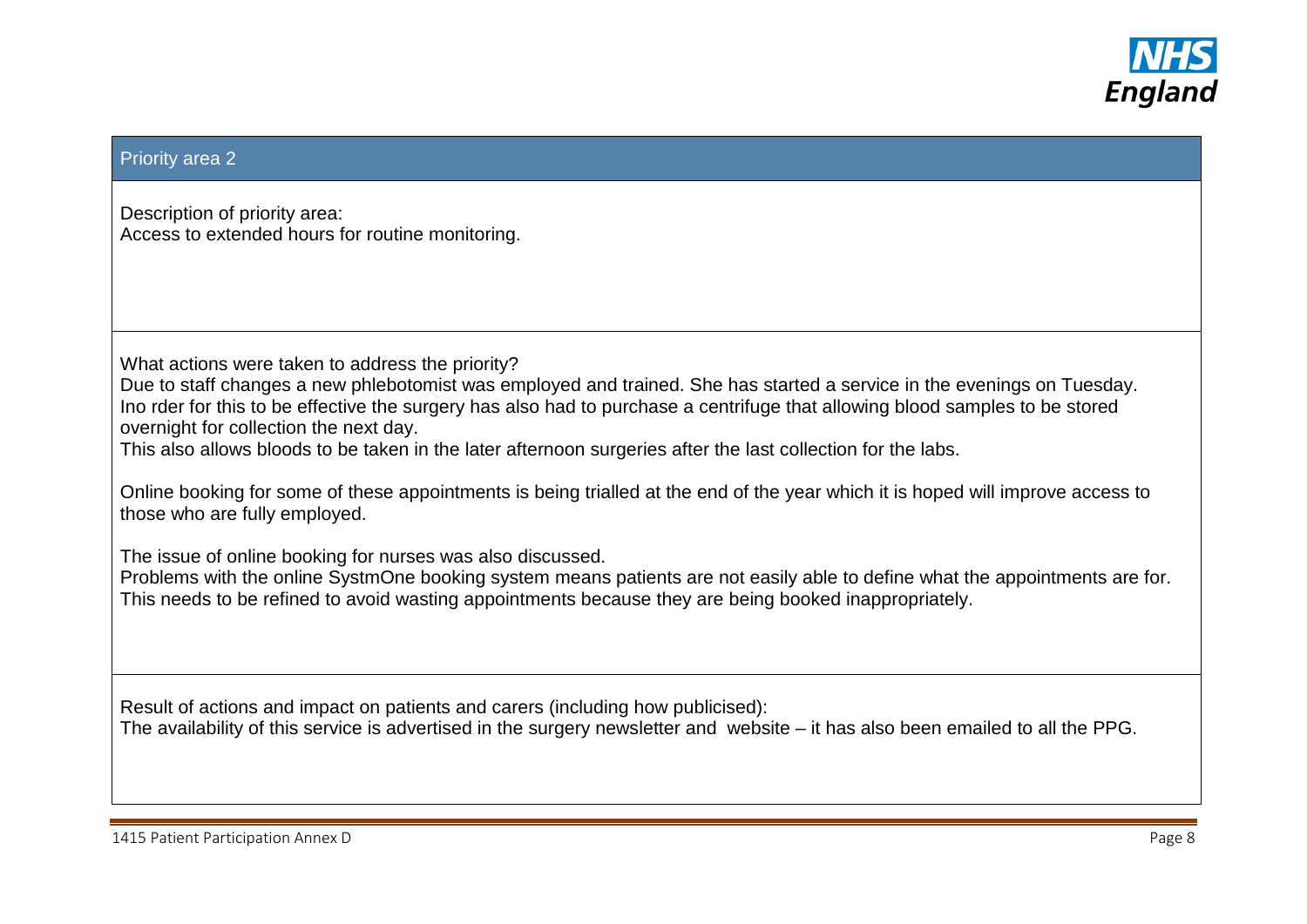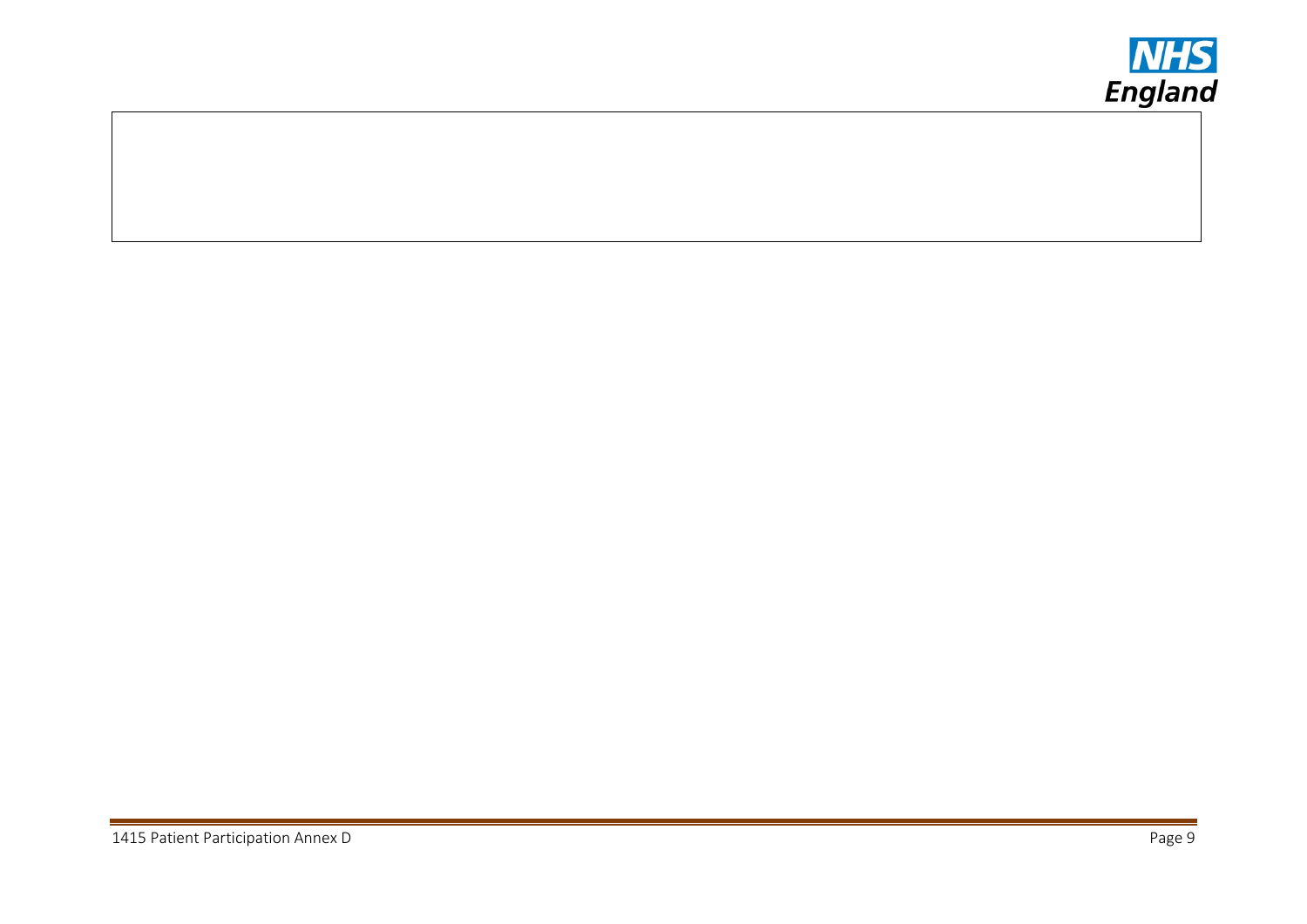

### Priority area 3

Description of priority area: information centralisation / communication of community facilities to support / promote health for carers and those with longer term illness.

What actions were taken to address the priority?

The main PPGliaison officer worked with the Deputy Manager to create a folder to have at the front desk as a reference. Patients are encouraged to add information that they feel may be of benefit for others.

Result of actions and impact on patients and carers (including how publicised): The folder is advertised on the web page and in the surgery / on the notice board.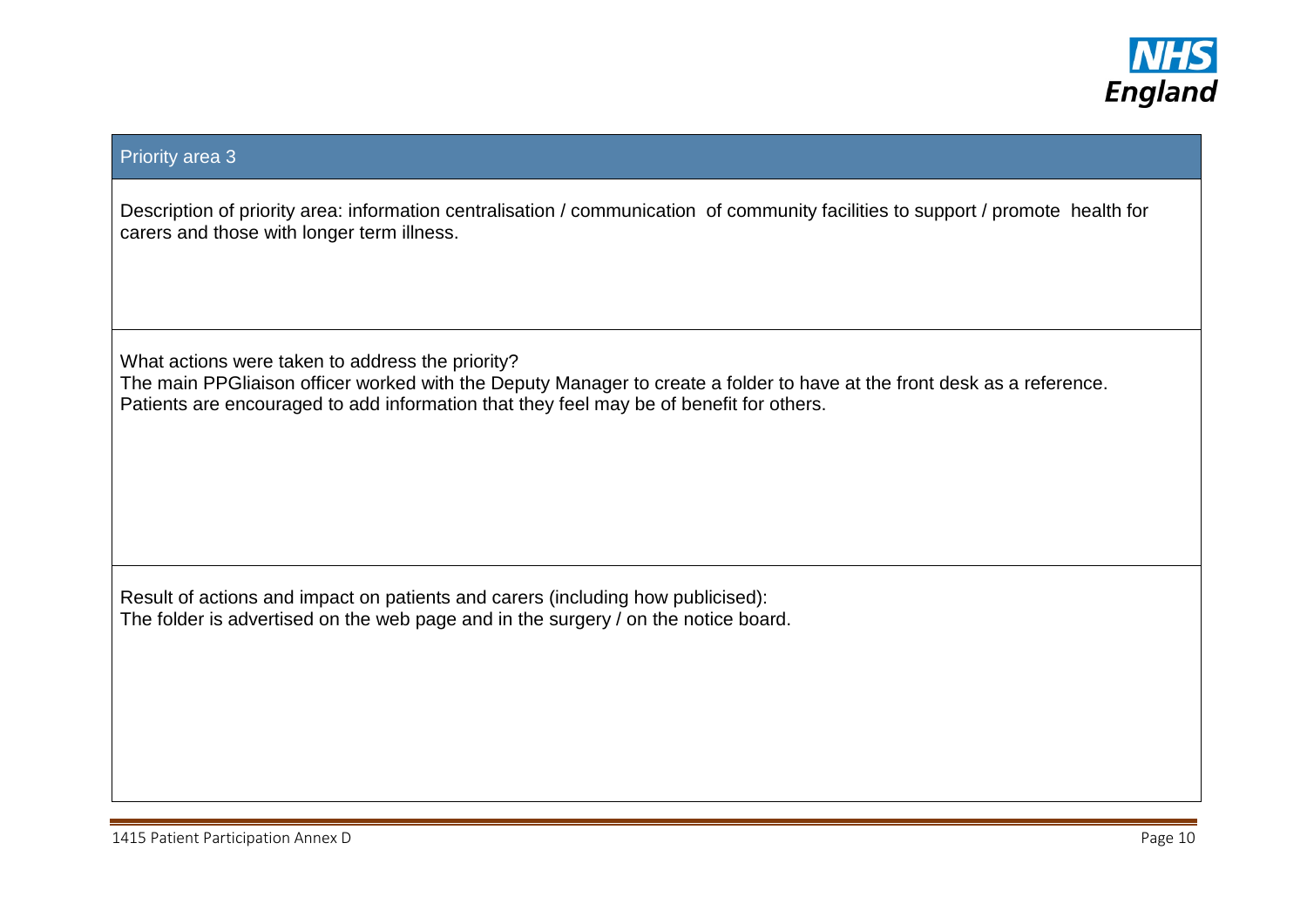

Progress on previous years

If you have participated in this scheme for more than one year, outline progress made on issues raised in the previous year(s):

Previous progress in response to PPG raised issues input includes: Doors opening to allow registration before the beginning of morning surgery. Efforts to give more space to people sing the bloodpressure machine. Increasing use of email group for news updates